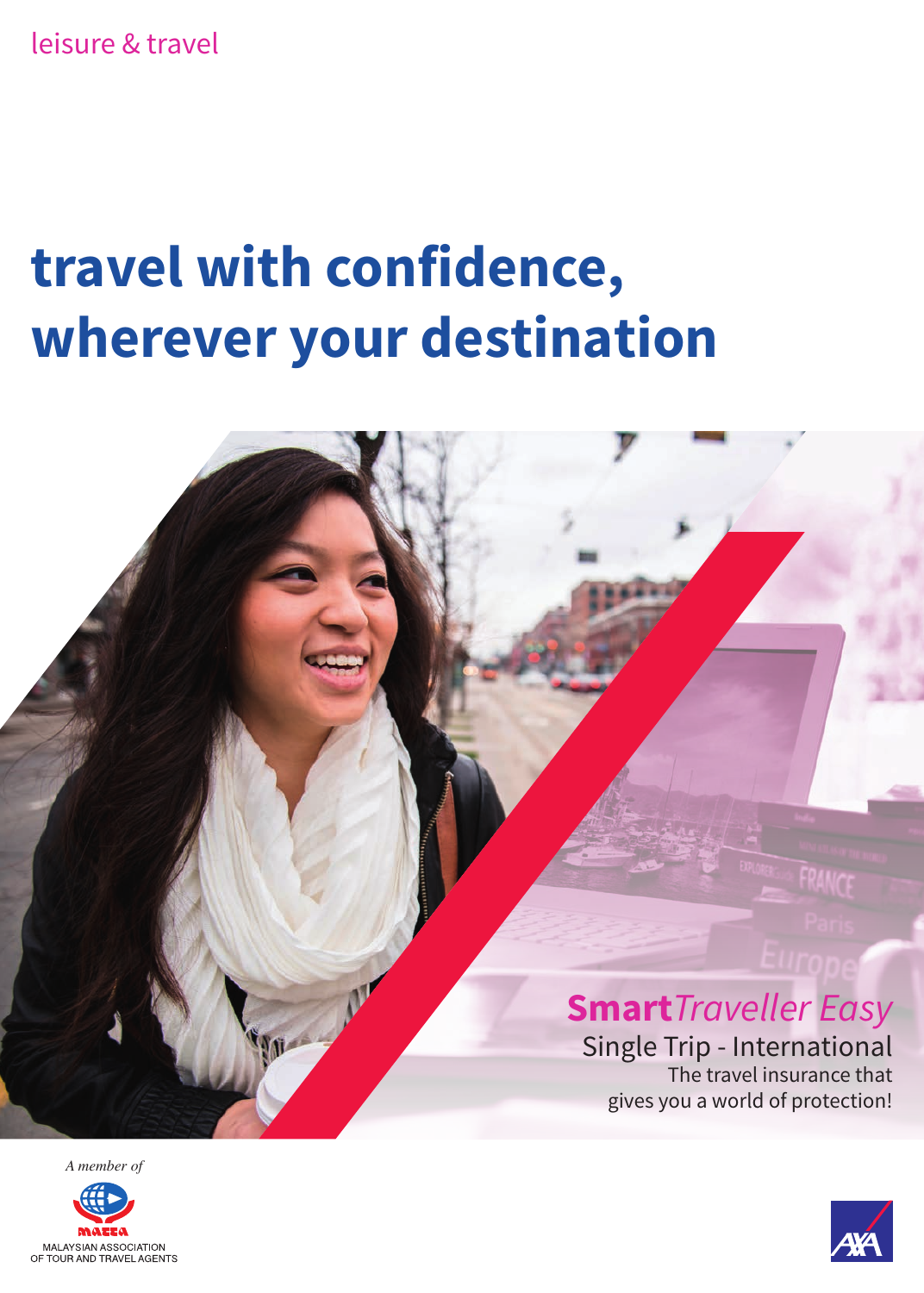**Smart***Traveller Easy* **is designed the way travellers want a travel insurance to be – with immediate activation, comprehensive coverage and 24-hour emergency assistance wherever you are in the world**

| <b>Sum Insured (RM)</b>     |                                                                                                                                                                                                                                                                                                                            |                                         |                      |                 |                      |                 |
|-----------------------------|----------------------------------------------------------------------------------------------------------------------------------------------------------------------------------------------------------------------------------------------------------------------------------------------------------------------------|-----------------------------------------|----------------------|-----------------|----------------------|-----------------|
| <b>Schedule of Benefits</b> |                                                                                                                                                                                                                                                                                                                            | <b>Limit Per</b><br><b>Person/Event</b> | <b>Individual</b>    |                 | <b>Family</b>        |                 |
|                             |                                                                                                                                                                                                                                                                                                                            |                                         | <b>International</b> | <b>Domestic</b> | <b>International</b> | <b>Domestic</b> |
|                             | <b>Core Cover</b>                                                                                                                                                                                                                                                                                                          |                                         |                      |                 |                      |                 |
| $\mathbf{1}$                | <b>Accidental Death</b>                                                                                                                                                                                                                                                                                                    |                                         |                      |                 |                      |                 |
|                             | Pays as a result of Accidental Death of                                                                                                                                                                                                                                                                                    | Per Adult                               | 300,000              | 300,000         | 300,000              | 300,000         |
| <b>Insured Person</b>       | Per Child                                                                                                                                                                                                                                                                                                                  | 300,000                                 | 300,000              | 75,000          | 75,000               |                 |
|                             |                                                                                                                                                                                                                                                                                                                            | <b>Family Limit</b>                     | N/A                  | N/A             | 900,000              | 900,000         |
| $\overline{2}$              | <b>Accidental Permanent</b><br><b>Disablement</b>                                                                                                                                                                                                                                                                          |                                         |                      |                 |                      |                 |
|                             | Pays as a result of Accidental Permanent                                                                                                                                                                                                                                                                                   | Per Adult                               | 300,000              | 300,000         | 300,000              | 300,000         |
|                             | Disablement of Insured Person                                                                                                                                                                                                                                                                                              | Per Child                               | 300,000              | 300,000         | 75,000               | 75,000          |
|                             |                                                                                                                                                                                                                                                                                                                            | Family Limit                            | N/A                  | N/A             | 900,000              | 900,000         |
| 3                           | <b>Child Education Fund</b>                                                                                                                                                                                                                                                                                                |                                         |                      |                 |                      |                 |
|                             | Pays as a result of Accidental Death of<br>Insured Person who has any Children for<br>their education fund                                                                                                                                                                                                                 | Per Event                               | 10,000               | N/A             | 10,000               |                 |
| 4                           | <b>Medical</b>                                                                                                                                                                                                                                                                                                             |                                         |                      |                 |                      |                 |
| 4A                          | Medical and Hospital Expenses<br>Reimburses expenses (including cost of<br>emergency dental treatment) incurred<br>during accident or sickness                                                                                                                                                                             | Per Adult/Child                         | 300,000              | 300,000         | 300,000              | 300,000         |
|                             |                                                                                                                                                                                                                                                                                                                            | After Age 65                            | 150,000              | 150,000         | 150,000              | 150,000         |
|                             |                                                                                                                                                                                                                                                                                                                            | <b>Family Limit</b>                     | N/A                  | N/A             | 900,000              | 900,000         |
| 4B                          | <b>Compassionate Visitation Benefit</b><br>due to Hospitalisation<br>Pays for additional expenses of one<br>relative or friend required on medical<br>advice to travel or remain behind with you                                                                                                                           | Per Adult/Child                         | 7,500                | 7,500           | 7,500                | 7,500           |
|                             |                                                                                                                                                                                                                                                                                                                            | <b>Family Limit</b>                     | N/A                  | N/A             | 22,500               | 22,500          |
| 4C                          | <b>Alternative Medicine</b><br>Reimburses medical expenses for<br>traditional chinese medicine, osteopath,<br>physiotherapy and chiropractor                                                                                                                                                                               | Per Adult                               | 1,000                | N/A             | 1,000                |                 |
|                             |                                                                                                                                                                                                                                                                                                                            | Family Limit                            | N/A                  | N/A             | 3,000                |                 |
| 4D                          | <b>Compassionate Visitation Benefit</b><br>due to Insured Person's Death<br>In the event of the Insured Person's death<br>whilst on the trip, reimburses for travel<br>and accommodation expenses for one<br>relative or friend to assist in the burial or<br>cremation arrangements in the locality<br>where death occurs | Per Adult/Child                         | 7,500                | N/A             | 7,500                |                 |
|                             |                                                                                                                                                                                                                                                                                                                            | <b>Family Limit</b>                     | N/A                  | N/A             | 22,500               |                 |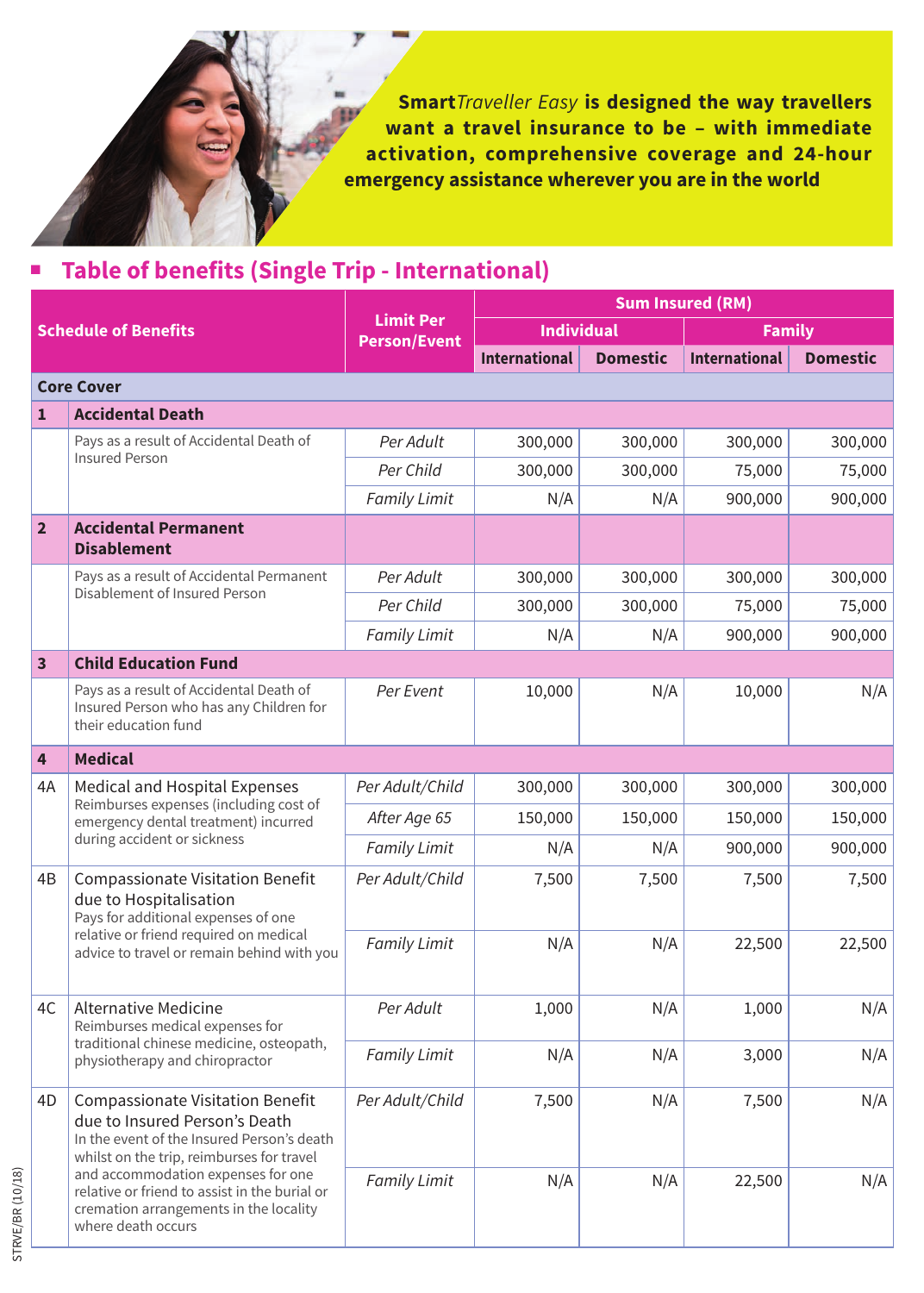| <b>Schedule of Benefits</b> |                                                                                                                                                                                                                                                                                                                                                                                                                                             | <b>Limit Per</b><br><b>Person/Event</b> | <b>Sum Insured (RM)</b> |                 |                      |                 |
|-----------------------------|---------------------------------------------------------------------------------------------------------------------------------------------------------------------------------------------------------------------------------------------------------------------------------------------------------------------------------------------------------------------------------------------------------------------------------------------|-----------------------------------------|-------------------------|-----------------|----------------------|-----------------|
|                             |                                                                                                                                                                                                                                                                                                                                                                                                                                             |                                         | <b>Individual</b>       |                 | <b>Family</b>        |                 |
|                             |                                                                                                                                                                                                                                                                                                                                                                                                                                             |                                         | <b>International</b>    | <b>Domestic</b> | <b>International</b> | <b>Domestic</b> |
| 4E                          | Child Care Benefit<br>Pays for additional expenses of one<br>relative or friend to take care of your<br>children whilst you are hospitalised and<br>the cost of a return trip economy class<br>ticket                                                                                                                                                                                                                                       | Per Event                               | 5,000                   | 5,000           | 5,000                | 5,000           |
|                             |                                                                                                                                                                                                                                                                                                                                                                                                                                             | Maximum Limit                           | N/A                     | N/A             | 15,000               | 15,000          |
| 4F                          | Medical Treatment in Malaysia<br>Reimburses for follow-up treatment<br>within 90 days upon return to Malaysia                                                                                                                                                                                                                                                                                                                               | Per Adult/Child                         | 30,000                  | 30,000          | 30,000               | 30,000          |
|                             |                                                                                                                                                                                                                                                                                                                                                                                                                                             | After Age 65                            | 15,000                  | 15,000          | 15,000               | 15,000          |
|                             |                                                                                                                                                                                                                                                                                                                                                                                                                                             | Family Limit                            | N/A                     | N/A             | 90,000               | 90,000          |
| 4G                          | Hospital Allowance<br>Pays for each complete day you are<br>confined in a hospital on top of medical<br>costs incurred (RM350 per day for<br>Overseas Travel & RM50 per day for<br>Domestic Travel)                                                                                                                                                                                                                                         | Per Adult/Child                         | 10,500                  | 1,000           | 10,500               | 1,000           |
|                             |                                                                                                                                                                                                                                                                                                                                                                                                                                             | <b>Family Limit</b>                     | N/A                     | N/A             | 31,500               | 3,000           |
| 4H                          | Quarantine Cover as a result of<br>Pandemic Flu<br>Pays you for each full day you are<br>quarantined (RM200 per day)                                                                                                                                                                                                                                                                                                                        | Per Adult/Child                         | 2,000                   | N/A             | 2,000                | N/A             |
|                             |                                                                                                                                                                                                                                                                                                                                                                                                                                             | <b>Family Limit</b>                     | N/A                     | N/A             | 6,000                | N/A             |
| 4 <sup>1</sup>              | <b>Emergency Medical Evacuation</b><br>Emergency transportation and medical<br>care en route to move you (in a medical<br>critical condition) to the nearest hospital                                                                                                                                                                                                                                                                       | Per Event                               | Unlimited               | Unlimited       | Unlimited            | Unlimited       |
| 4J                          | <b>Emergency Medical Repatriation</b><br>In an event that the Insured Person is<br>hospitalised abroad and it is medically<br>necessary for the Insured Person to be<br>repatriated back to Malaysia to continue<br>treatment, we will pay in respect of<br>reasonable and necessary repatriation<br>costs including the reasonable<br>transportation costs of one qualified<br>medical attendant accompanying the<br><b>Insured Person</b> | Per Event                               | Unlimited               | Unlimited       | Unlimited            | Unlimited       |
| 4K                          | Repatriation of Mortal Remains<br>Pays for the cost of burial or cremation in<br>the locality where death occurs or the<br>expenses of transporting the mortal<br>remains back to Malaysia                                                                                                                                                                                                                                                  | Per Event                               | Unlimited               | Unlimited       | Unlimited            | Unlimited       |
| 5                           | <b>Personal Belongings</b>                                                                                                                                                                                                                                                                                                                                                                                                                  |                                         |                         |                 |                      |                 |
| 5A                          | Baggage and Personal Effects<br>Pays for loss of or damage to your<br>baggage and personal effects due to theft<br>or negligence of the common carrier.<br>Maximum limit for any one item or pair or<br>set of articles is up to RM500. Maximum<br>limit per baggage is up to RM300.                                                                                                                                                        | Per Adult/Child                         | 7,500                   | 7,500           | 7,500                | 7,500           |
|                             |                                                                                                                                                                                                                                                                                                                                                                                                                                             | <b>Family Limit</b>                     | N/A                     | N/A             | 22,500               | 22,500          |
| 5Β                          | Personal Money and Travel<br>Documents<br>Pays for travel and accommodation<br>expenses including cost of obtaining                                                                                                                                                                                                                                                                                                                         | Per Adult/Child                         | 7,500                   | 7,500           | 7,500                | 7,500           |
|                             | replacement passports, travel tickets and<br>other relevant travel documents. Loss of<br>money due to theft is covered up to<br><b>RM800</b>                                                                                                                                                                                                                                                                                                | <b>Family Limit</b>                     | N/A                     | N/A             | 22,500               | 22,500          |
| 5C                          | Baggage Delay<br>Pays if your checked-in baggage is<br>delayed for each full 6 consecutive hours<br>(RM200 for every 6 hours) upon arrival at<br>your destination abroad                                                                                                                                                                                                                                                                    | Per Adult/Child                         | 800                     | 800             | 800                  | 800             |
|                             |                                                                                                                                                                                                                                                                                                                                                                                                                                             | <b>Family Limit</b>                     | N/A                     | N/A             | 2,400                | 2,400           |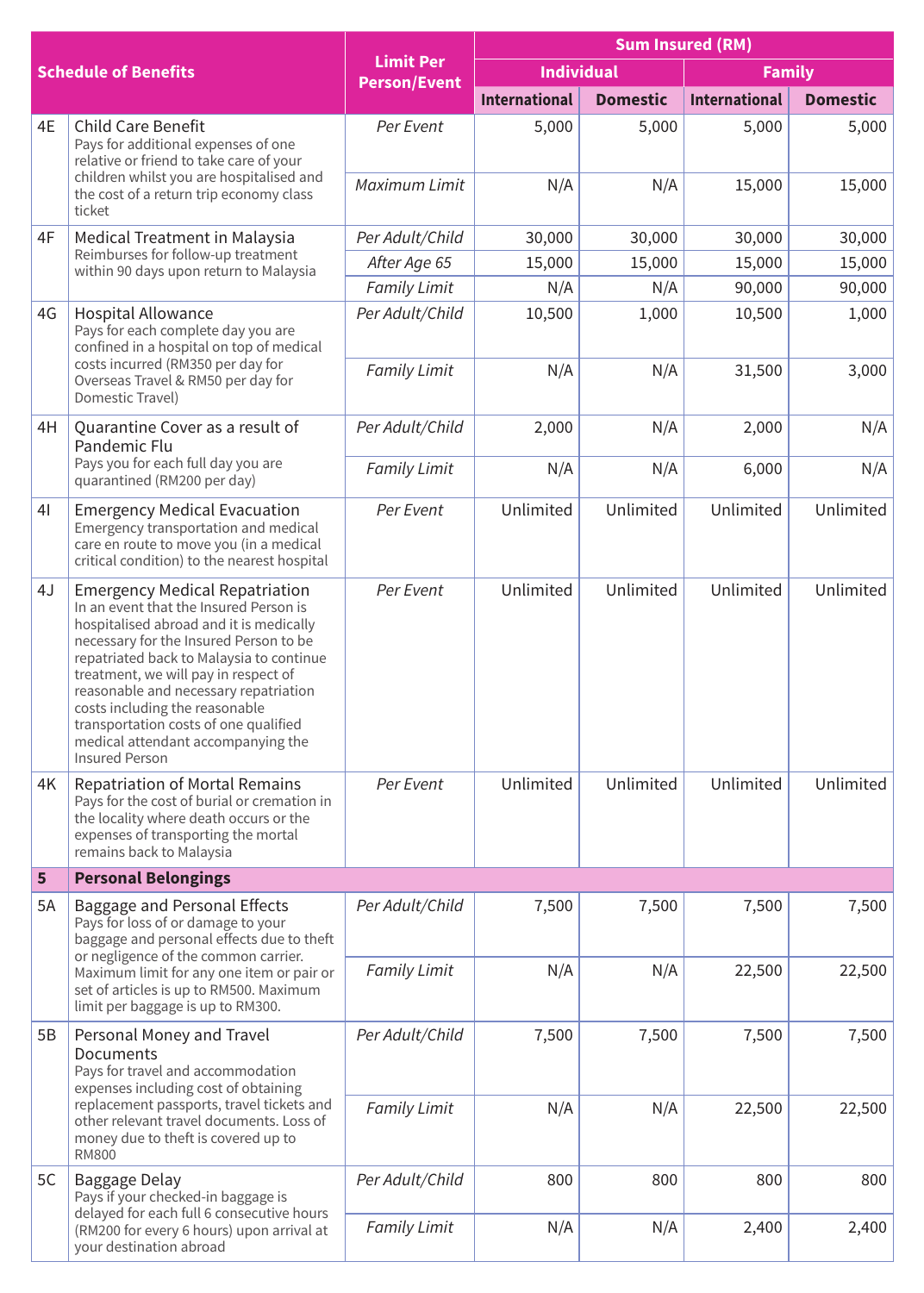| <b>Schedule of Benefits</b> |                                                                                                                                                                                                                                                                                                                                                             | <b>Limit Per</b><br><b>Person/Event</b> | <b>Sum Insured (RM)</b> |                 |                      |                 |
|-----------------------------|-------------------------------------------------------------------------------------------------------------------------------------------------------------------------------------------------------------------------------------------------------------------------------------------------------------------------------------------------------------|-----------------------------------------|-------------------------|-----------------|----------------------|-----------------|
|                             |                                                                                                                                                                                                                                                                                                                                                             |                                         | <b>Individual</b>       |                 | <b>Family</b>        |                 |
|                             |                                                                                                                                                                                                                                                                                                                                                             |                                         | <b>International</b>    | <b>Domestic</b> | <b>International</b> | <b>Domestic</b> |
| 6                           | <b>Travel Inconvenience and Cancellation</b>                                                                                                                                                                                                                                                                                                                |                                         |                         |                 |                      |                 |
| 6A<br>trip                  | Travel Delay<br>Pays if the conveyance is delayed from the<br>scheduled departure time for each full 6<br>consecutive hours delay (RM200 for first 6<br>hours delay and RM300 for every 6<br>consecutive hours thereafter)<br><b>Cancellation due to the delay</b><br>Reimburses for irrecoverable deposits/<br>charges paid for the cancelled parts of the | Per Adult/Child                         | 3,200                   | 3,200           | 3,200                | 3,200           |
|                             |                                                                                                                                                                                                                                                                                                                                                             | <b>Family Limit</b>                     | N/A                     | N/A             | 9,600                | 9,600           |
| 6B                          | Loss of Deposit or Cancellation<br>Reimburses for irrecoverable travel and<br>accommodation expenses paid in<br>advance, provided that the insurance is<br>purchased not less than 14 days prior to<br>the commencement of the scheduled trip                                                                                                               | Per Adult/Child                         | 20,000                  | 20,000          | 20,000               | 20,000          |
|                             |                                                                                                                                                                                                                                                                                                                                                             | <b>Family Limit</b>                     | N/A                     | N/A             | 60,000               | 60,000          |
| 6C                          | <b>Travel Curtailment</b><br>Reimburses for proportional return of<br>irrecoverable prepaid costs incurred, if it<br>is necessary & unavoidable to curtail your<br>trip                                                                                                                                                                                     | Per Adult/Child                         | 20,000                  | 20,000          | 20,000               | 20,000          |
|                             |                                                                                                                                                                                                                                                                                                                                                             | <b>Family Limit</b>                     | N/A                     | N/A             | 60,000               | 60,000          |
| 6D                          | Travel Overbooked<br>Pays due to overbooked common air<br>carrier and no alternative transportation                                                                                                                                                                                                                                                         | Per Adult/Child                         | 3,000                   | N/A             | 3,000                | N/A             |
|                             | is made available to you (RM200 for every<br>6 consecutive hours thereafter)                                                                                                                                                                                                                                                                                | <b>Family Limit</b>                     | N/A                     | N/A             | 9,000                | N/A             |
| 6E                          | <b>Travel Misconnection</b><br>Pays due to common air carrier<br>misconnection and no alternative                                                                                                                                                                                                                                                           | Per Adult/Child                         | 200                     | N/A             | 200                  | N/A             |
|                             | transportation is made available to you<br>within 4 hours                                                                                                                                                                                                                                                                                                   | <b>Family Limit</b>                     | N/A                     | N/A             | 600                  | N/A             |
| 6F                          | Hijacking Inconvenience<br>Pays for each full 24 consecutive hours of<br>hijack (RM1,000/24 hours)                                                                                                                                                                                                                                                          | Per Adult/Child                         | 10,000                  | N/A             | 10,000               | N/A             |
|                             |                                                                                                                                                                                                                                                                                                                                                             | <b>Family Limit</b>                     | N/A                     | N/A             | 30,000               | N/A             |
| 6G                          | Missed Departure<br>Reimburses for additional<br>accommodation and travel expenses<br>necessarily and reasonably incurred, as a<br>result of mechanical breakdown of public<br>transport services, to get you to the<br>departure port, airport or train station, as<br>stated in your ticket                                                               | Per Adult/Child                         | 2,000                   | 2,000           | 2,000                | 2,000           |
|                             |                                                                                                                                                                                                                                                                                                                                                             | <b>Family Limit</b>                     | N/A                     | N/A             | 6,000                | 6,000           |
| 6H                          | <b>Travel Reroute</b><br>Pays if the arrival of the scheduled public<br>conveyance is delayed for at least 6 hours<br>due to rerouting                                                                                                                                                                                                                      | Per Adult/Child                         | 200                     | N/A             | 200                  | N/A             |
|                             |                                                                                                                                                                                                                                                                                                                                                             | <b>Family Limit</b>                     | N/A                     | N/A             | 600                  | N/A             |
| $\overline{7}$              | <b>Credit Card</b>                                                                                                                                                                                                                                                                                                                                          |                                         |                         |                 |                      |                 |
|                             | Pays you for fraudulent usage of your<br>credit card                                                                                                                                                                                                                                                                                                        | Per Adult/Child                         | 5,000                   | N/A             | 5,000                | N/A             |
|                             |                                                                                                                                                                                                                                                                                                                                                             | <b>Family Limit</b>                     | N/A                     | N/A             | 15,000               | N/A             |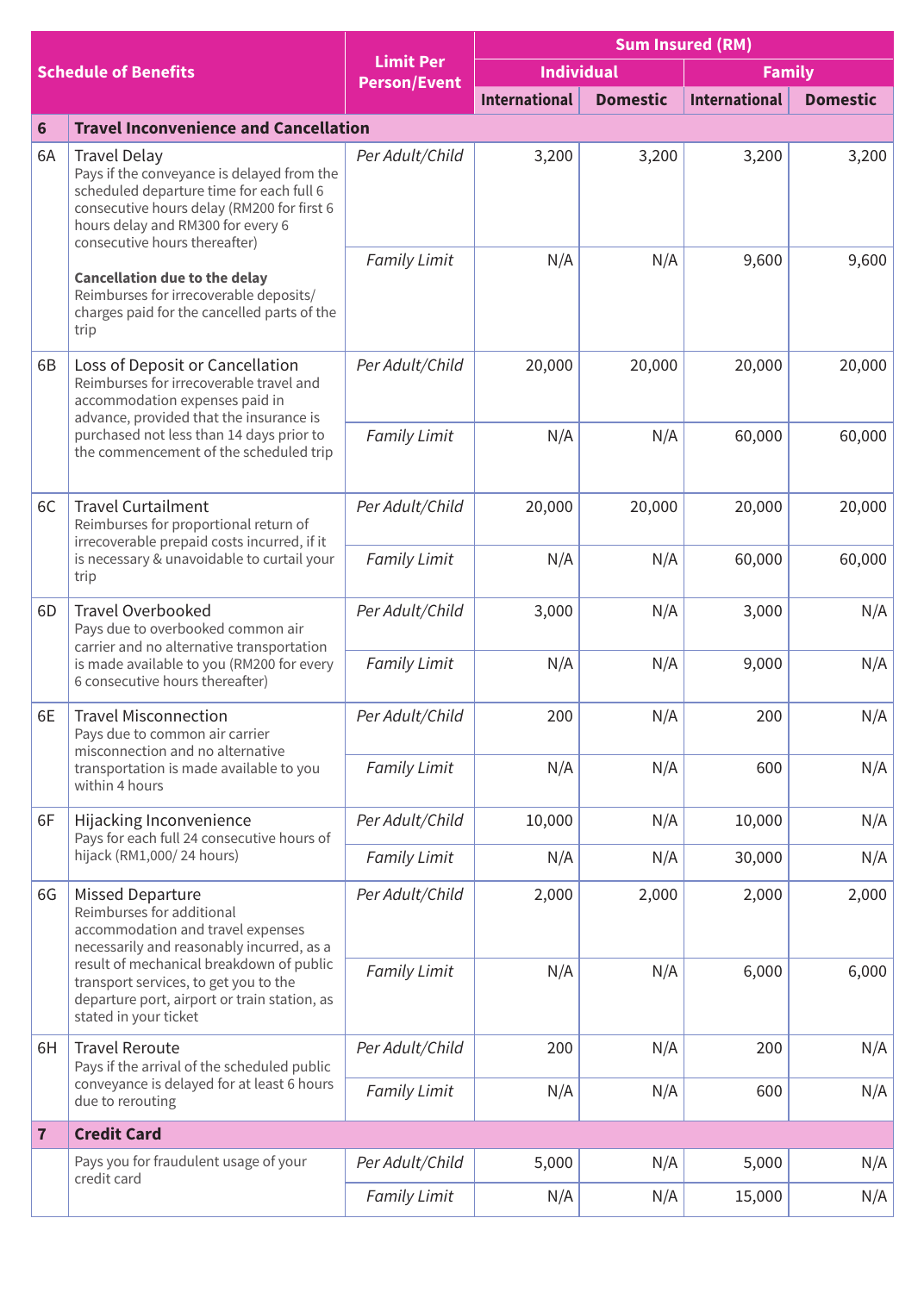| <b>Schedule of Benefits</b> |                                                                                                                                                                                                                   | <b>Limit Per</b><br><b>Person/Event</b> | <b>Sum Insured (RM)</b> |                 |                      |                 |  |
|-----------------------------|-------------------------------------------------------------------------------------------------------------------------------------------------------------------------------------------------------------------|-----------------------------------------|-------------------------|-----------------|----------------------|-----------------|--|
|                             |                                                                                                                                                                                                                   |                                         | <b>Individual</b>       |                 | <b>Family</b>        |                 |  |
|                             |                                                                                                                                                                                                                   |                                         | <b>International</b>    | <b>Domestic</b> | <b>International</b> | <b>Domestic</b> |  |
| 8                           | <b>Personal Liability</b>                                                                                                                                                                                         |                                         |                         |                 |                      |                 |  |
|                             | Indemnifies you for legal liability towards<br>third parties or damage to their property<br>due to your negligence                                                                                                | Per Adult/Child                         | 1,000,000               | 1,000,000       | 1,000,000            | 1,000,000       |  |
|                             |                                                                                                                                                                                                                   | <b>Family Limit</b>                     | N/A                     | N/A             | 3,000,000            | 3,000,000       |  |
| 9                           | <b>Rental Car Excess</b>                                                                                                                                                                                          |                                         |                         |                 |                      |                 |  |
|                             | Pays for any excess/deductible which you<br>become legally liable to pay in respect of<br>loss or damage to rental vehicle during<br>the rental period                                                            | Per Adult/Child                         | 1.000                   | N/A             | 1,000                | N/A             |  |
|                             |                                                                                                                                                                                                                   | <b>Family Limit</b>                     | N/A                     | N/A             | 3,000                | N/A             |  |
| 10                          | Ransom Payment as a result of Kidnapping & Hostage                                                                                                                                                                |                                         |                         |                 |                      |                 |  |
|                             | Pays for the ransom payment as a result<br>of kidnapping and hostage outside<br>Malaysia                                                                                                                          | Per Adult/Child                         | 100,000                 | N/A             | 100,000              | N/A             |  |
|                             |                                                                                                                                                                                                                   | <b>Family Limit</b>                     | N/A                     | N/A             | 300,000              | N/A             |  |
| <b>Add On</b>               |                                                                                                                                                                                                                   |                                         |                         |                 |                      |                 |  |
| A1                          | <b>Golf Equipment</b>                                                                                                                                                                                             |                                         |                         |                 |                      |                 |  |
|                             | Pays for replacement or repair cost of the<br>lost or damaged golf equipment and the<br>cost for hiring replacement golf<br>equipment (including losses that arises<br>during the course of play or practice)     | Per Adult/Child                         | 5,000                   | N/A             | 5,000                | N/A             |  |
|                             |                                                                                                                                                                                                                   | <b>Family Limit</b>                     | N/A                     | N/A             | 15,000               | N/A             |  |
|                             |                                                                                                                                                                                                                   |                                         |                         |                 |                      |                 |  |
| A2                          | <b>Sports Equipment</b>                                                                                                                                                                                           |                                         |                         |                 |                      |                 |  |
|                             | Pays for replacement or repair cost of the<br>lost or damaged sports equipment and<br>the cost for hiring replacement sports<br>equipment (excluding losses that arises<br>during the course of play or practice) | Per Adult/Child                         | 3,000                   | N/A             | 3,000                | N/A             |  |
|                             |                                                                                                                                                                                                                   | <b>Family Limit</b>                     | N/A                     | N/A             | 9,000                | N/A             |  |

Domestic (optional) means travel within West Malaysia or within East Malaysia. Medical benefits under Domestic cover are limited to injuries due to accident only. Travel between West & East Malaysia is covered under International benefits.

# Area 1 (Inclusive Domestic):

Australia, Brunei, Cambodia, China (excluding Mongolia, Nepal & Tibet), Hong Kong, Macau, India, Indonesia, Japan, South Korea, Laos, Myanmar (Burma), New Zealand, Pakistan, Philippines, Singapore, Sri Lanka, Taiwan, Thailand, Vietnam and Malaysia only.

# Area 1 (Overseas Only):

Australia, Brunei, Cambodia, China (excluding Mongolia, Nepal & Tibet), Hong Kong, Macau, India, Indonesia, Japan, South Korea, Laos, Myanmar (Burma), New Zealand, Pakistan, Philippines, Singapore, Sri Lanka, Taiwan, Thailand and Vietnam only.

### Area 2 (Inclusive Domestic):

Worldwide and Malaysia EXCLUDING USA, Canada, Iran, Syria, Belarus, Cuba, Democratic Republic of Congo, North Korea, Somalia, Sudan, South Sudan, Crimea (including Sevastopol), Russia, Ukraine and Zimbabwe.

#### Area 2 (Overseas Only):

Worldwide EXCLUDING USA, Canada, Iran, Syria, Belarus, Cuba, Democratic Republic of Congo, North Korea, Somalia, Sudan, South Sudan, Crimea (including Sevastopol), Russia, Ukraine, Zimbabwe and Malaysia.

# Area 3 (Inclusive Domestic):

Worldwide and Malaysia EXCLUDING Iran, Syria, Belarus, Cuba, Democratic Republic of Congo, North Korea, Somalia, Sudan, South Sudan, Crimea (including Sevastopol), Russia, Ukraine and Zimbabwe.

#### Area 3 (Overseas Only):

Worldwide EXCLUDING Iran, Syria, Belarus, Cuba, Democratic Republic of Congo, North Korea, Somalia, Sudan, South Sudan, Crimea (including Sevastopol), Russia, Ukraine, Zimbabwe and Malaysia.